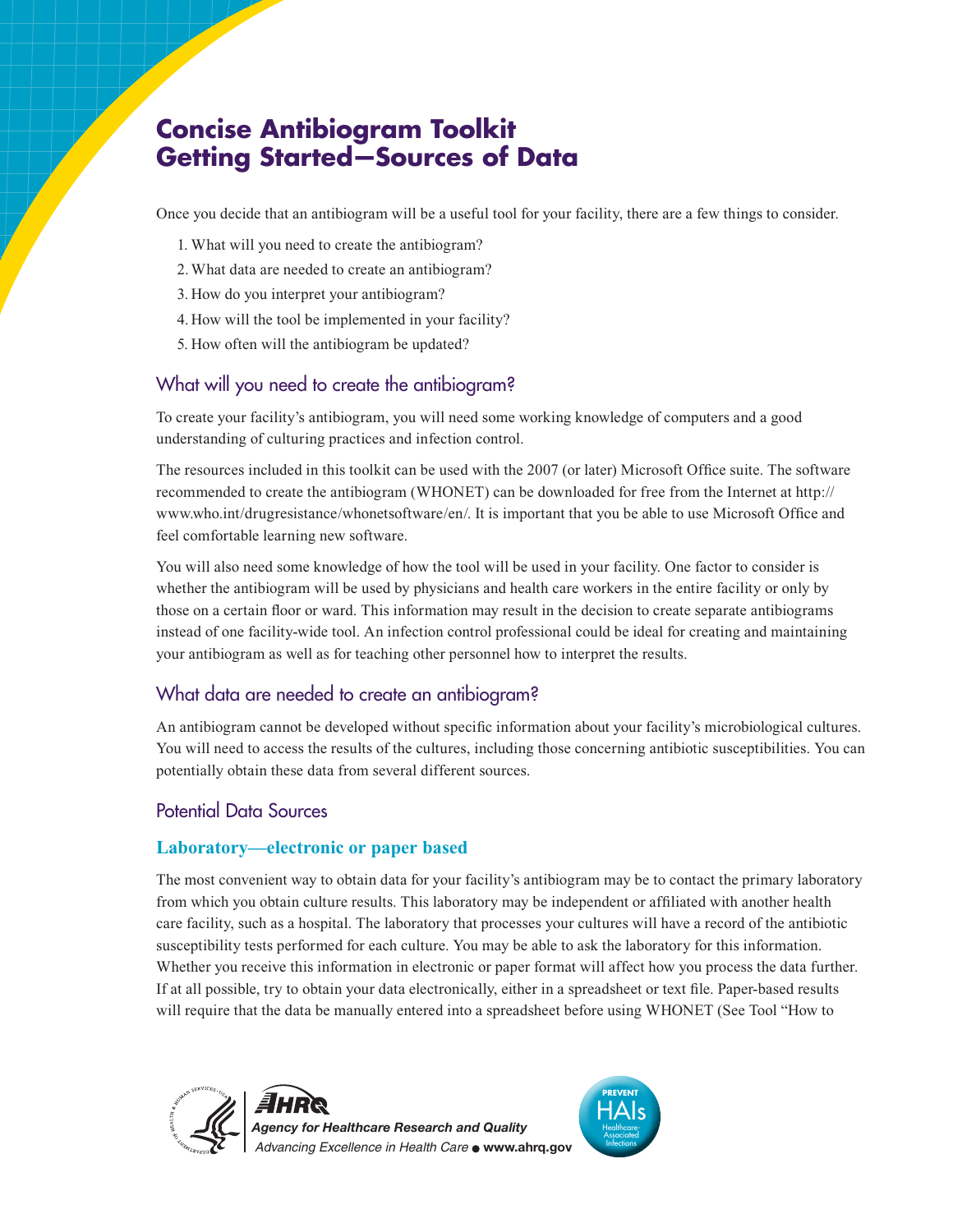Enter Data Manually Into an Antibiogram Template" and Tool "Antibiogram Data Entry Form").

• Who do you ask for the data?

If you are not familiar with the staff of your primary laboratory, it can be difficult to determine how to best obtain the data for an antibiogram. You can contact the director of your primary laboratory. If you commonly use more than one facility, you may need to contact the director of each laboratory.

• What data do you request?

After you have identified who will be sending you the necessary data, you can ask for culture data specific to your facility and within the date range of interest. You can begin with data spanning a minimum of 6 months, but a period of 1 year is recommended. Request the following data elements from your contact:

- Culture ID number
- Patient ID number
- Patient name
- Culture date
- Culture source
- Culture results (organism(s))
- Antibiotic susceptibilities

If you will be adding elements to the laboratory data once you receive it, be sure to ask for the data in a spreadsheet format. You might want to add room numbers or other patient characteristics before converting the spreadsheet into a text file and importing the file into WHONET.

If the laboratory cannot send you this information electronically, ask if you can receive a printed report. As long as the data elements are present in the report, you can enter the information into a spreadsheet manually.

#### **Resident medical charts**

If you have difficulty obtaining the required data directly from your laboratory, you can review the charts of your residents and abstract the culture results by hand. You will want to record the culture information for every culture result in the timeframe of interest. If you have some record (e.g., billing or laboratory) of all of the cultures that were ordered during that timeframe, you should review all of the patient charts noted in that record. You will need the culture results for each culture that was ordered during your time period. If this information is located in individual charts, it may be easiest to photocopy the culture reports. You will then need to enter the information you collect into a spreadsheet before WHONET can be used. The information can be directly entered into a spreadsheet from the resident charts as well. A spreadsheet template is also available with the toolkit titled "Antibiogram Data Entry Form." If you have to use this method, you may find it makes sense to collect this information prospectively or on a monthly basis. Then, after a period of 6 months to 1 year, you can create an antibiogram. You may also find it helpful to keep the culture reports in a binder in order of date.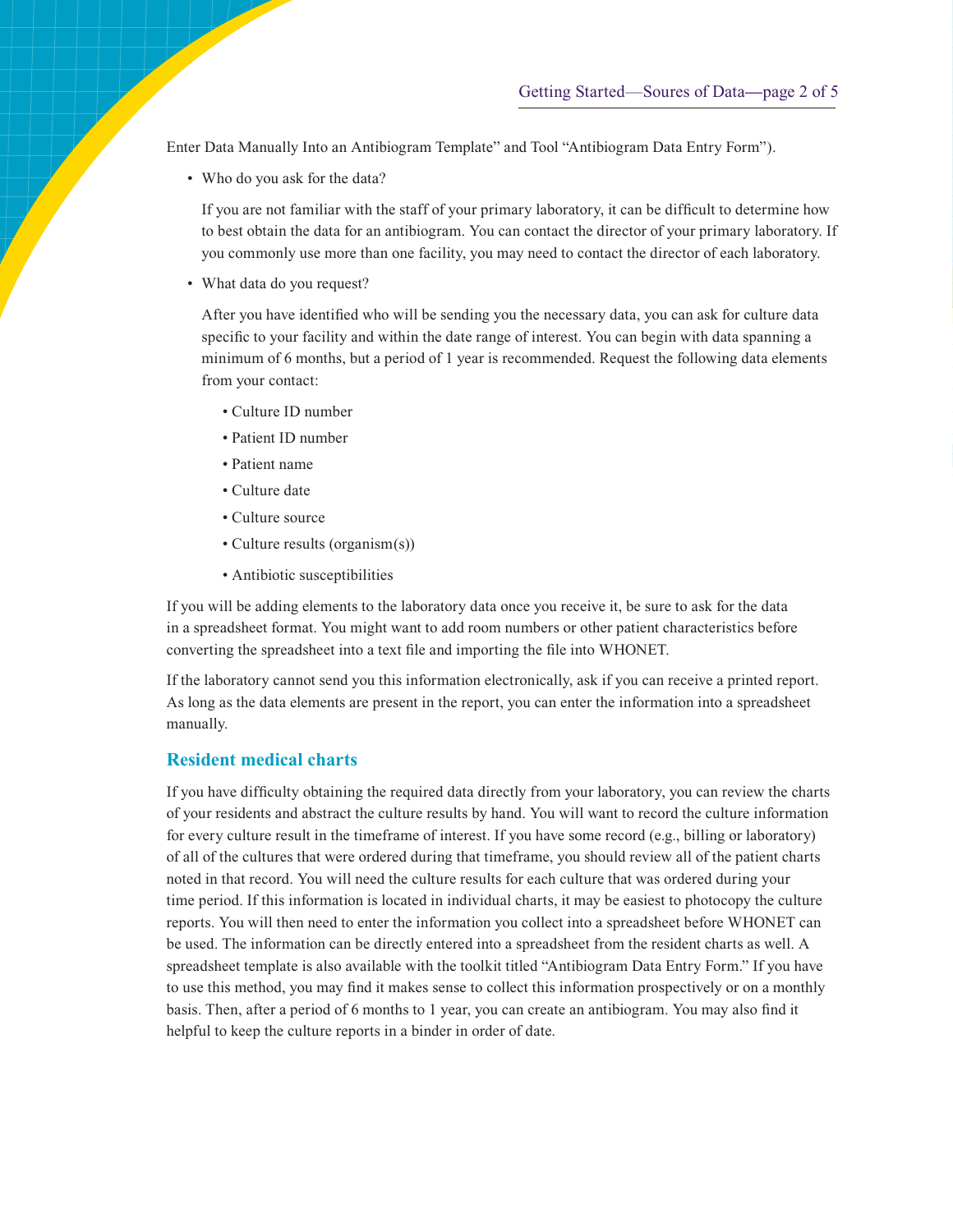## How do you interpret your antibiogram?

Below is an example antibiogram that will be similar to how your facility's antibiogram may look.

|                                |                    | <b>Aminoglycosides</b> |            |                   | <b>B-Lactams</b> |                                     |                            | <b>Cephalosporins</b> |               |             |             | Quinolones    |                | <b>Others</b> |            |                |
|--------------------------------|--------------------|------------------------|------------|-------------------|------------------|-------------------------------------|----------------------------|-----------------------|---------------|-------------|-------------|---------------|----------------|---------------|------------|----------------|
| Gram (-)                       | patients<br>F<br># | Amikacin               | Gentamicin | <b>Tobramycin</b> | Ampicillin       | Impipnem                            | Pipercillinp<br>Tazobactam | Cefzolin              | Cefoxitin     | Ceftriaxone | Ceftazidime | Ciprofloxacin | Nitrofurantion |               | TMP/SMX    |                |
| Echerichia coli                | 4                  | 100                    | 100        | 100               |                  | 100                                 | 100                        |                       |               |             | 100         | 75            |                |               |            |                |
| Klebsiella sp                  | 13                 | 100                    | 84.6       | 92.3              | 38.5             | 100                                 | 92.3                       | 84.6                  | 100           | 100         | 100         | 38.5          | 92.3           | 38.5          |            |                |
| Proteus sp                     | 7                  | 71.4                   | 57.1       | 71.4              |                  | 85.7                                | 85.7                       |                       |               | 57.1        | 57.1        |               | 28.6           | 71.4          |            |                |
| Pseudomonas aeruginosa         | 13                 | 100                    | 83.3       | 92.3              | 91.7             |                                     | 100                        |                       | 81.8          | 100         | 100         | 30.8          |                |               | 69.2       |                |
|                                |                    | <b>Penicillins</b>     |            |                   |                  | <b>Cephalosporins</b><br>Quinolones |                            |                       | <b>Others</b> |             |             |               |                |               |            |                |
| Gram (-)                       | patients<br>៵<br># | Penicillins            | Ampicillin | <b>Oxacillin</b>  | Nafdilin         | Cephalothin                         | Ceftriaxone                | Ciprofloxacin         | Moxifloxacin  | Gentamacin  | Linezoid    | Rifampin      | Tetracycline   | TMP/SMX       | Vancomycin | Nitrofurantion |
| Staph aureus (all)             | 8                  | $\bf{0}$               |            | 0                 | 0                |                                     |                            | 0                     | 0             | 87.5        | 100         | 100           | 100            | 100           | 100        | 100            |
| Methicillin Resistant (MRSA)   | 8                  | 0                      |            | 0                 | 0                |                                     |                            |                       | 0             | 87.5        | 100         | 100           | 100            | 100           | 100        | 100            |
| Methicillin Susceptible (MRSA) | 0                  |                        |            |                   |                  |                                     |                            |                       |               |             |             |               |                |               |            |                |
| Enterococcus sp                | 4                  | 100                    | 100        |                   |                  |                                     |                            | 50                    |               | 75          |             |               | 25             |               | 100        | 100            |

### **Figure 1: Example Antibiogram**

The first column lists the organisms that were included, separated by Gram-positive and Gram-negative results. The second column shows the number of patients in your facility who had the organism and were included in the antibiogram. The tool only includes the first isolate per person, regardless of culture source within your timeframe. This ensures that each person contributes equally to the antibiogram. You may find that a resident is cultured multiple times in a year and his results consistently reveal *Staphylococcus aureus*. Only that person's first *Staphylococcus aureus* culture will be counted.

The remaining columns of the antibiogram are the antibiotics that were tested and the organisms' susceptibilities. For example, *Pseudomonas aeruginosa* was isolated in four people. It was tested against ciprofloxacin. Of the *Pseudomonas aeruginosa* cultures tested against ciprofloxacin, 75 percent were susceptible to the antibiotic.

The antibiogram should be used to guide empiric therapy and to monitor antibiotic susceptibility trends within your facility. Selection of empiric therapy in a particular patient should not be based solely on an antibiogram. A patient's particular infection history, including past antimicrobial use, must also be considered.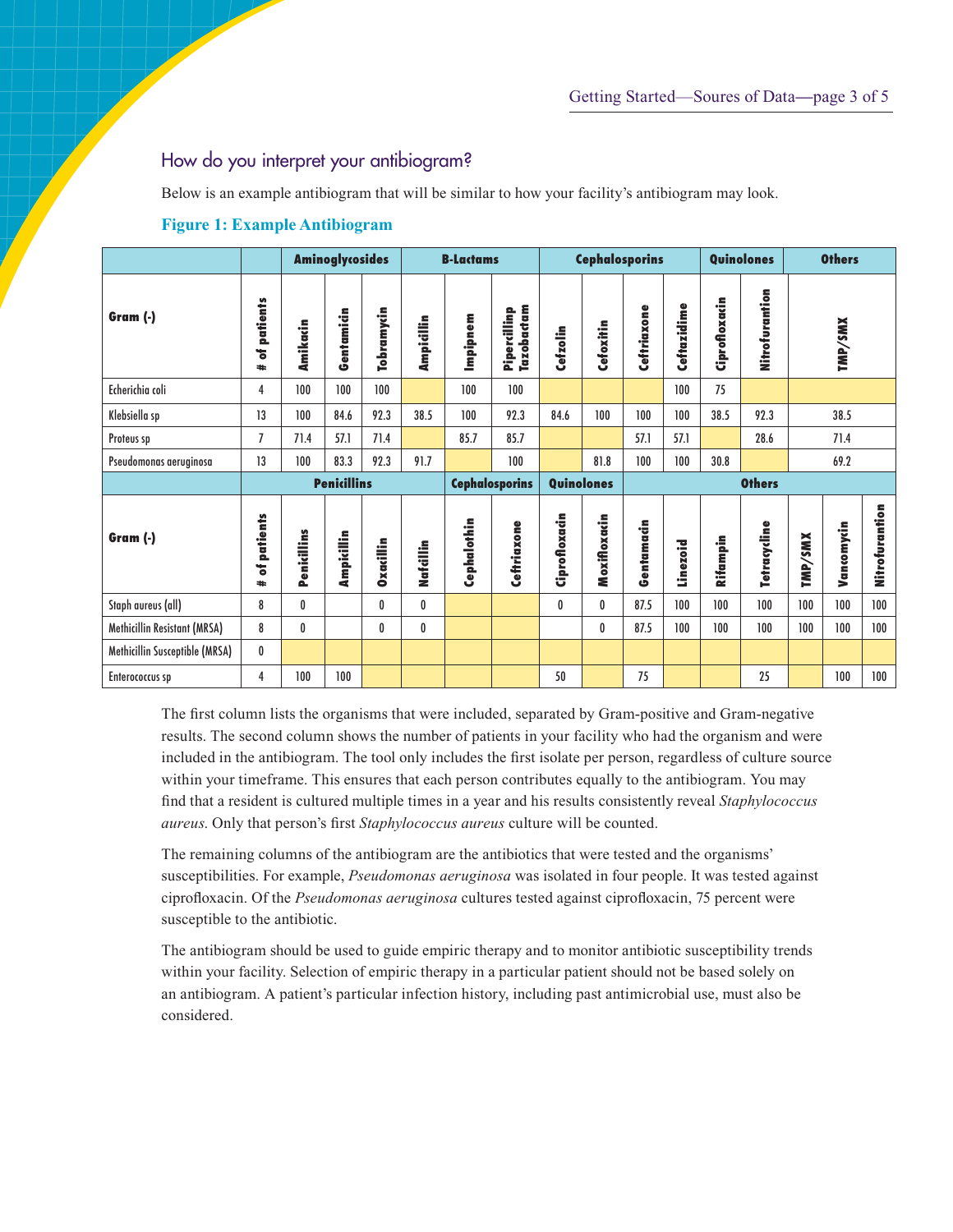# How will the tool be implemented in your facility?

Once your antibiogram has been created, you will need to decide how to distribute the results to the physicians and other health care providers at your facility. The distribution of the antibiogram should be accompanied with instructions for use and interpretation. Printing the antibiogram on 3x5 or 4x6 index cards is one option for distributing the tool to practitioners. Below is an example of formatting for a 3x5 card. Gram-positive bacteria appear on one side and Gram-negative bacteria are on the other side.

CUT

FOLD

#### **Figure 2: Example Antibiogram for Distribution to Providers**

|               | <b>GRAM POSITIVE</b> | MRSA | Enterocccus sp | Streptococcus<br>agalactiae | Note: The Trend Card is an approximation of the % susceptibility of bacteria<br>isolated at you NH and should be used as a guideline to aid in the selection |
|---------------|----------------------|------|----------------|-----------------------------|--------------------------------------------------------------------------------------------------------------------------------------------------------------|
|               | #of Patients         | 8    | 4              | 4                           |                                                                                                                                                              |
|               | Penicillin           | 0    | 100            | 100                         |                                                                                                                                                              |
|               | Ampicillin           |      | 100            | 100                         |                                                                                                                                                              |
| Penicillins   | <b>Oxacillin</b>     | 0    |                |                             |                                                                                                                                                              |
|               | <b>Nafcillin</b>     | 0    |                |                             |                                                                                                                                                              |
| Quinolones    | Ciprofloxacin        | 0    |                |                             |                                                                                                                                                              |
|               | Moxafloxacin         | 0    |                |                             |                                                                                                                                                              |
|               | Gentamicin           | 87.5 |                |                             |                                                                                                                                                              |
|               | Linezolid            | 100  |                |                             |                                                                                                                                                              |
|               | Rifampin             | 100  |                |                             |                                                                                                                                                              |
| <b>Others</b> | Tetracycline         | 100  | 25             | 25                          |                                                                                                                                                              |
|               | TMP/SMX              | 100  |                |                             |                                                                                                                                                              |
|               | Vancomycin           | 100  | 100            | 100                         |                                                                                                                                                              |
|               | Nitrofurantoin       | 100  | 100            |                             | of empiric therapy. See the Microbiology Laboratory report to obtain the                                                                                     |

|                  | <b>GRAM NEGATIVE</b>        | Pseudomonas<br>aeruginosa | Escherichia<br>coli | Klebsiella sp | Proteus<br>nirobili |  |
|------------------|-----------------------------|---------------------------|---------------------|---------------|---------------------|--|
|                  | #of Patients                | 4                         | 13                  | 7             | 13                  |  |
|                  | Amikacin                    | 100                       | 100                 | 71.4          | 100                 |  |
| Aminoglycosides  | Gentamicin                  | 100                       | 84.6                | 57.1          | 83.3                |  |
|                  | Tobramycin                  | 100                       | 92.3                | 71.4          | 92.3                |  |
|                  | Ampicillian                 |                           | 38.5                |               | 91.7                |  |
| <b>B-Lactams</b> | Imipenem                    | 100                       | 100                 | 85.7          |                     |  |
|                  | Piperacillin-<br>tazobactam | 100                       | 92.3                | 85.7          | 100                 |  |
|                  | Cefazolin                   |                           | 84.6                |               |                     |  |
| Cephalosporins   | Cefoxitin                   |                           | 100                 |               | 81.8                |  |
|                  | Ceftriaxone                 |                           | 100                 | 57.1          | 100                 |  |
|                  | Ceftazidime                 | 100                       | 100                 | 57.1          | 100                 |  |
| Quinolones       | Ciprofloxacin               | 75                        | 38.5                |               | 30.8                |  |
| <b>Others</b>    | Nitrofurantoin              |                           | 92.3                | 28.6          |                     |  |
|                  | TMP/SMX                     |                           | 38.5                | 71.4          | 69.2                |  |